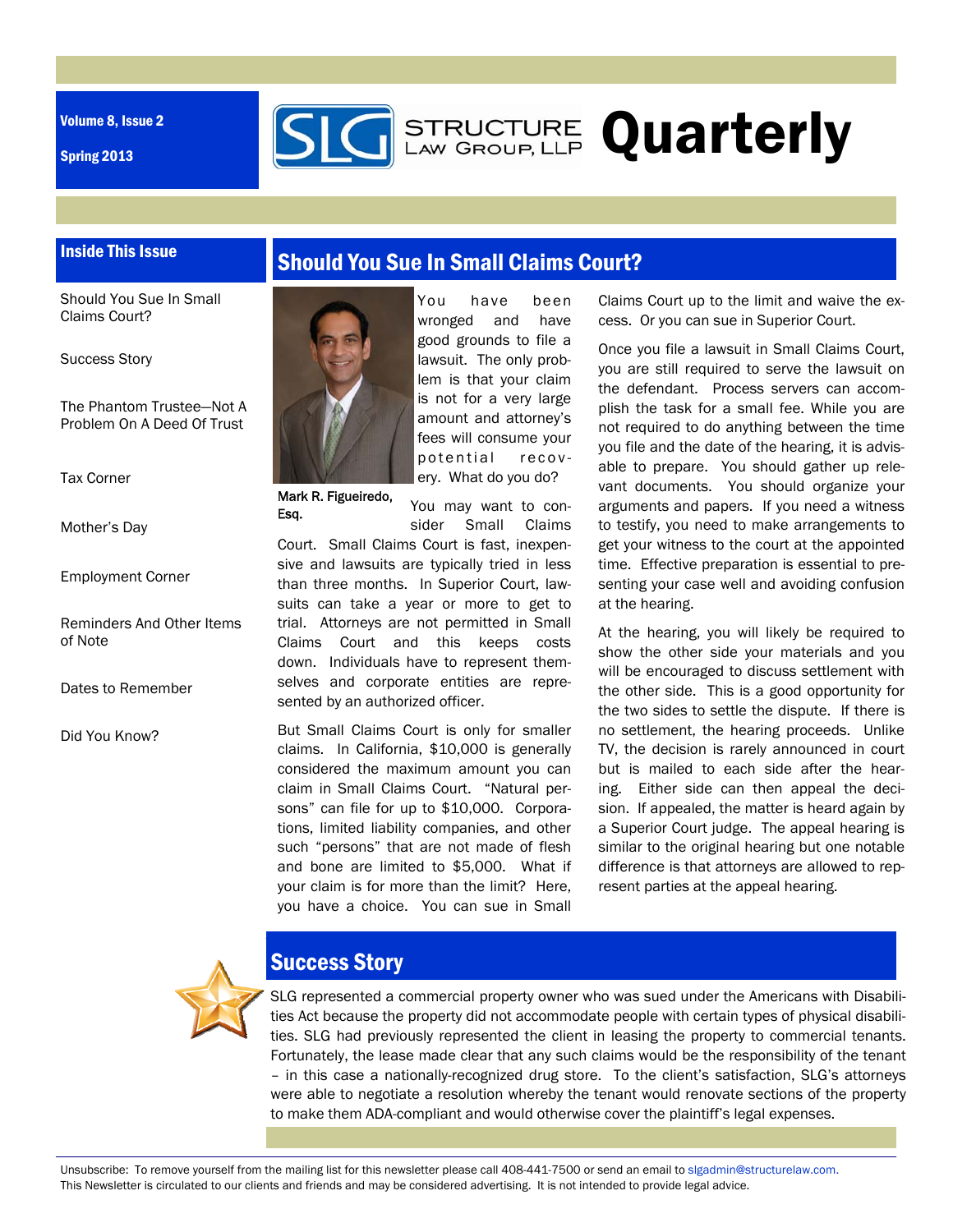### The Phantom Trustee—Not A Problem On A Deed of Trust

Those of us involved in real estate loans, debt financing, and loan workouts have sometimes wondered whether a deed of trust can be valid if no trustee is identified. Surprisingly, the issue was never addressed by California courts until the end of 2012! In a decision handed down a few months ago, a California Court of Appeals ruled that the omission of a named trustee on a deed of trust at the time it is executed and recorded does not preclude enforcement of the deed of trust through a foreclosure sale of the secured property.

The facts of the case are straightforward. A real estate loan was made and secured by a deed of trust on the property being purchased. The lender/beneficiary simply omitted naming a trustee. Later, the borrowers defaulted on the loan and a substitution of trustee was recorded naming ReconTrust Company, N.A. as trustee. The lender then assigned its interest to a loan servicer (Arch Bay). As newly appointed trustee, ReconTrust filed the required notices and eventually conducted a trustee's sale at which Arch Bay purchased the property. After the sale, the borrowers filed a lawsuit asserting that the failure to designate a trustee in the original deed of trust was a fatal flaw and precluded any trustee's sale un-

der the deed of trust. See, *Shuster v. BAC Home Loans Servicing, LP, et al*. 211 Cal.App.4th 505 (2012).

The court ruled in favor of the lender/beneficiary, stating that the essential validity of the deed of trust is not affected because a trustee is omitted in the original, recorded version, as long as a trustee is named prior to a foreclosure. The court reasoned that the very limited powers granted to a trustee under a deed of trust – to convey the property at an out of court sale – are insufficient incidents of ownership or control to make the actual naming of a trustee critical to the validity of the document.

Caveat: This decision is strictly limited to deeds of trust and does not apply to any other type of trust.

If you are involved in a real estate loan in California we still advise that the deed of trust contain the name of a trustee, as it avoids the risk that other critical information will accidentally be omitted. However, if the trustee name is for any reason not specified, there no longer is any doubt that the lien remains valid and enforceable.

*By: John W. ("Jack") Easterbrook, Esq.* 

### Tax Corner

### Gas Tax Increase

On February 28<sup>th</sup> the Board of Equalization approved a 3.5 cent gas tax increase, effective July

1, 2013. This brings the gas tax rate to 39.5 cents for 2013- 2014. This adjustment should produce revenue at the same rate as if Proposition 30 applied to gas sales. (Proposition 30 resulted in a 0.25% state sales tax increase which does not apply to gas sales.) *Source: Spidell's California Taxletter, Vol. 35.4, April 1, 2013.* 

#### Payroll Tax Reporting Changes

The EDD has announced two changes:

First, employers must use "business days" not "banking days" to determine payroll tax deposit due dates.

Second, an employee is considered a rehire if she returns to work for an employer after a separation of at least 60 consecutive days. Employers must report all new and rehired employees to the New Employee Registry within 20 days of starting work. *Source: Spidell's California Taxletter, Vol. 35.4, April 1, 2013.* 

#### Real Estate Professional?

A real estate professional that spends over half of her working hours and at least 750 hours per year materially involved in real estate is exempt from the passive loss rules. These tests are difficult to meet if you also have a job, and the IRS knows it. Since 2007 the IRS has been specifically pulling returns for audit of individuals that claim they are real estate professionals but also have significant W-2 wage income. If you have a job and are also claiming to be a real estate professional, be reasonable -- records of

time spent on real estate must be contemporaneous and believable. *Source: Kiplinger Tax Letter Vol. 88 No. 8, April 12, 2013.* 

*.* 



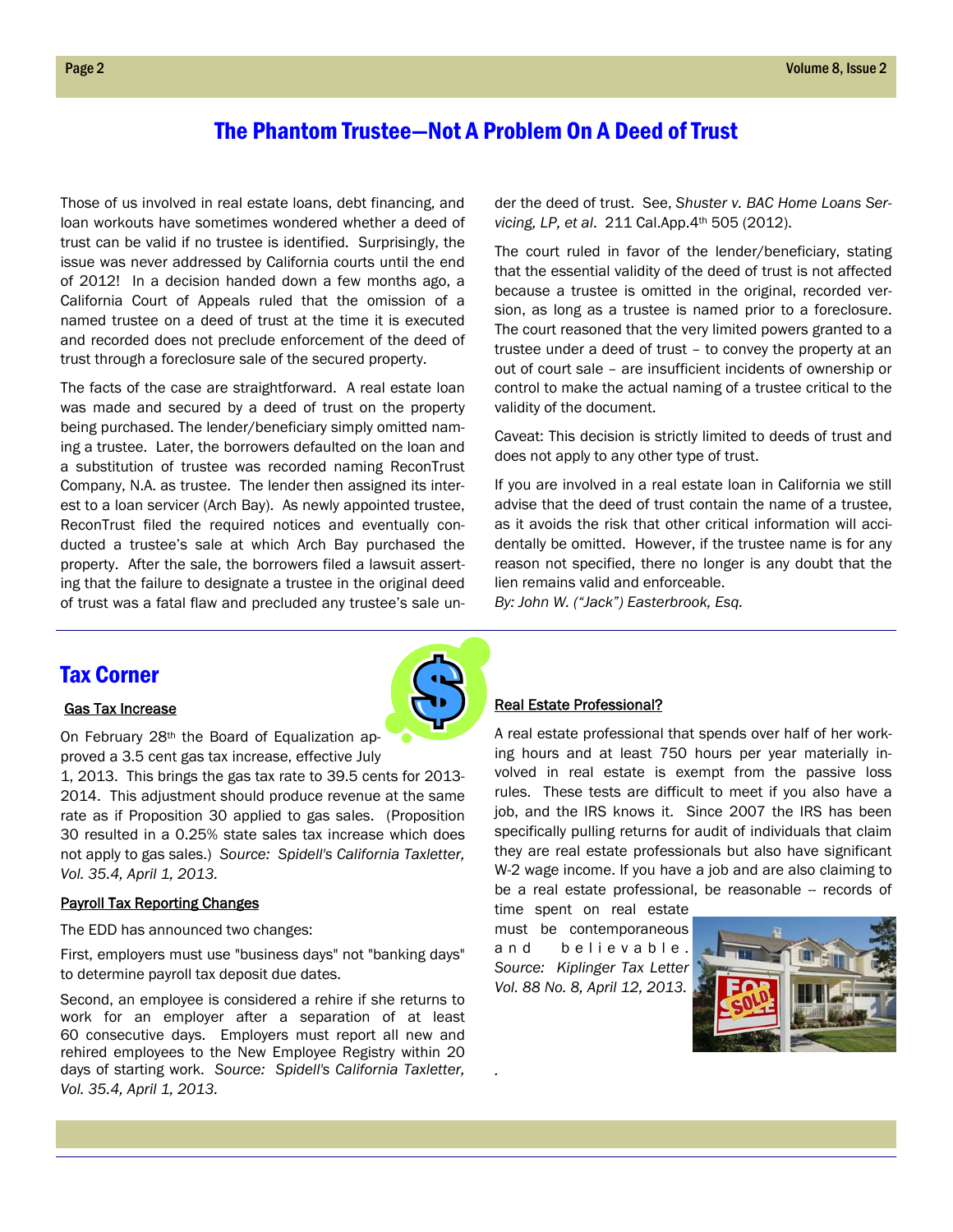## Mother's Day

## The Birth of Mother's Day

May is the time of year when many of us celebrate our mothers or the people who have been like mothers to us. Mother's Day has only been celebrated in the US since 1914. A woman by the name of Anna Jarvis started the push to have Mother's Day become a national holiday. In 1908 Ms. Jarvis organized a "Mother's Work Day" to honor her mother's work of improving poor health conditions in the community. She then asked Congress to create a day each year to honor mothers. In 1914 Congress created the holiday and President Wilson signed a law making the second Sunday in May, Mother's Day. By the 1920s the holiday had already become very commercialized. Ms. Jarvis filed a law-

suit to try and stop Mother's Day but  $\bullet$ was unsuccessful.

Almost 60 years later, the third Sunday in June was declared Father's Day and was signed into law by President Nixon.

# Mother's Day Fun Facts

- Mother's Day is the busiest phone day of the year.
- The biggest baby born on record weighed 22 pounds and 8 ounces.
- 54% of all women aged 15 to 44 are mothers.
- The average age of women when they have their first child is 25.
- About 152 million Mother's Day cards are given out each year.
- Mother's Day is celebrated in 43 countries around the world.

## Employment Corner

### The Family and Medical Leave Act

Employees who work in companies with 50 or more employees are covered under FMLA. Those employees can take

leave to take care of minor children with serious conditions. The US Department of Labor has recently clarified that employees can now take FMLA leave to care for adult children who are age 18 or over, so long as the child meets the following criteria: (a) has a disability as defined by the ADA; (b) is incapable of self-care; (c) has a serious health condition; and (d) needs care due to the serious condition. *Source: The HR Specialist, Vol. 11, No. 3, March 2013.* 

### Internet-Use Disorder

For the first time, the new release of the official psychiatrist's diagnostic manual, the DSM-5, will include "Internet Use Disorder." It's not currently a clinical disorder, but one that will require more research to see if it gets to that level. If it does reach that level, employees may earn protection from the ADA for Internet Use Disorder. *Source: The HR Specialist, Vol. 11, No. 3, February 2013.*





### Revised I9 Form

A new I-9 form was released on March 8th. In order to be in compliance, employers must begin using the new I-9 form by May 7th during their hiring process. If employers don't use the new I-9 form, they may be subject to fines, up to \$1,000 per form. The new I-9 form can be found at http://www.uscis.gov/files/form/i-9.pdf .

### Don't Forget To Change Your FMLA Poster

Employers covered under FMLA should have changed their FMLA posters as of March 8th. The new poster includes a new version of the Employee Rights and Responsibilities Under the FMLA. The changes relate to FMLA leave for military families. If you have not already changed your poster, make sure you do take care of it immediately. A copy of the revised poster can be found at http://www.dol.gov.